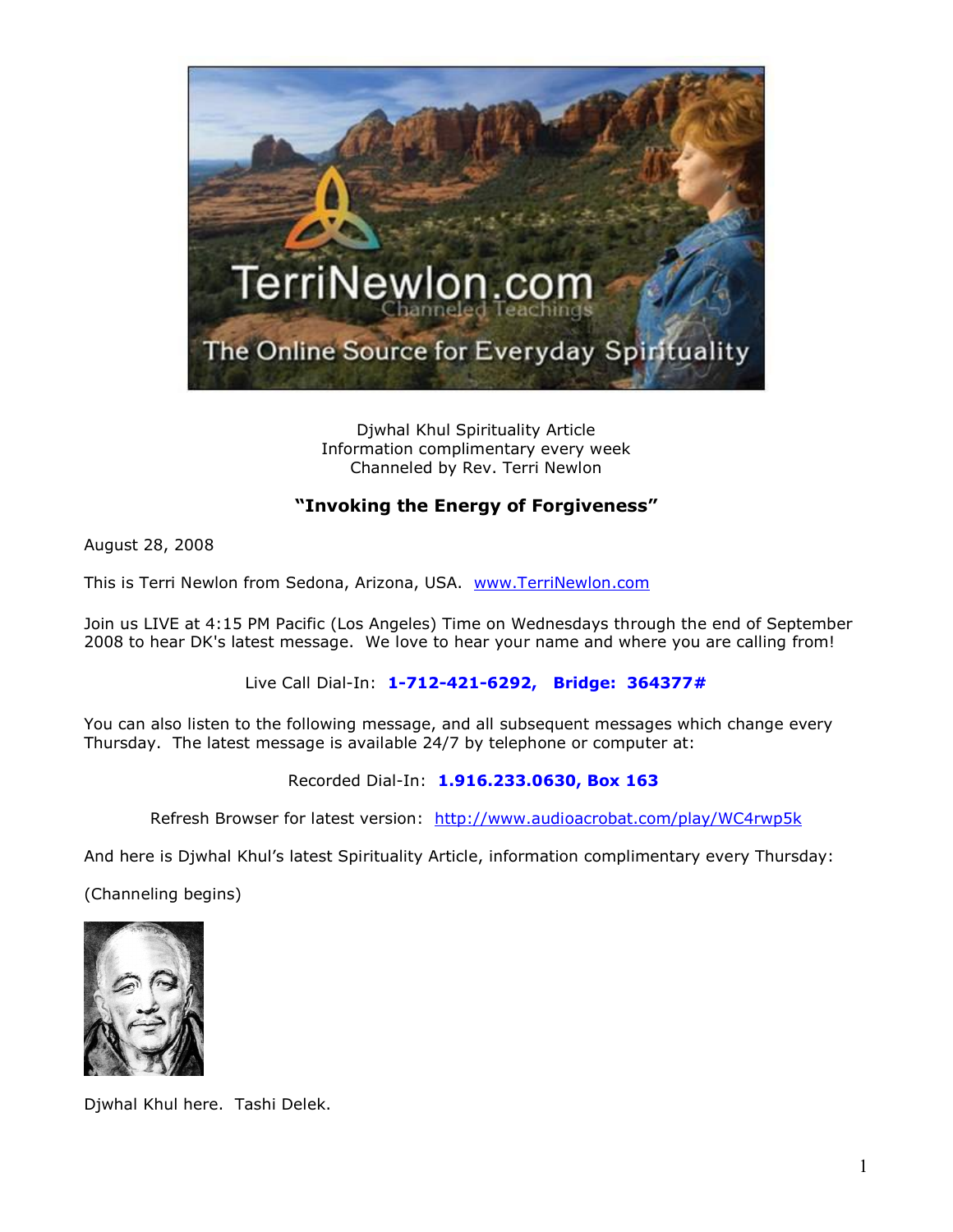Alright. We are going to work today in the Energy of Forgiveness. Now, I very carefully said that. We are not forgiving *per se*, or forgetting. We are working *in* the Energy of Forgiveness, which is a little bit different.

What it creates, first within the consciousness, is a kind of a neutral zone that allows for compassion, empathy, etc. And I am doing this really on the heels of the Olympic Games and working with a lot of things, politically, that have been happening behind the scenes, not just there but around the globe. Because while all eyes are on a certain event, lots of other things can happen in other places and go pretty much unnoticed.

So, to invoke the Energy of Forgiveness is a very important part of healing right now. As you have listened to me teach many times that we are all One, and you hear many other teachers say the same thing – there is no separation, that is an illusion.

When we are dealing with things going on around the globe that perhaps call for the Energy of Forgiveness, we feel it. Even when we can't articulate it in terms of what we are feeling or we can't particularly relate it to what is going on in daily life; it will come about in a bit of a different form. And that would be forms of punishment or thinking to yourself "Oh, I should not have done that". That is one form of punishment. It could be a bruise, a bump, a cold or flu that manifests. A penalty, you know, assessed for paying a bill late or something. A cancelled flight, which means you can't go on your vacation, or whatever it is.

So, punishment starts sort of happening in the group consciousness when there is a need for forgiveness on a global scale. So, that is what I would say: Reflect back, see if there is anything coming about. What particular cause and effect can you relate to it? Do you see something manifesting?

Punishment might be too strong of a word in some of these, but you might just look at it as cause and effect. Globally, there is a need to express forgiveness, to be in that Energy of Forgiveness. And then that nullifies any need for punishment – personal or global.

Alright, then. We are going to invoke the Energy of Forgiveness, just simply by that term.

"I invoke the Energy of Forgiveness."

Now, the energy should be pretty strong right now, particularly if you are doing this in live time with me, just because it is so strong upon the planet.

This will also call forth lifetime after lifetime where that forgiveness energy is valuable to you. It can move through your akashic records and create quite a bit of healing. You could also certainly invoke it at any time for certain situations. When you just got irritated with another person or something, then you can invoke the Energy of Forgiveness so you don't have to be mad at yourself later for the way you handled it. And again, you can revert back to last week's teaching, which was "All Things with Love", and maybe work a little more deeply with that.

As you have probably have noticed, I teach in a sequential order, but each of the teachings is also good in the moment as it stands. Sort of like a deck of tarot cards. They do go in sequential order and by suite and progression. They tie in numerologically as well as astrologically, and they tie in with the Kabala. However, you can just pull one card and get quite a bit of value from it.

Alright. So, just a reminder here. And this is from the I-Ching teachings, which are also a body of my work when I was incarnate as Confucius. It is a universal law. Imagine the swing of a pendulum. How it comes to one side, and then it turns, it goes back. So the teaching is that:

*All things, as they reach their full potential, will turn toward their opposite*.